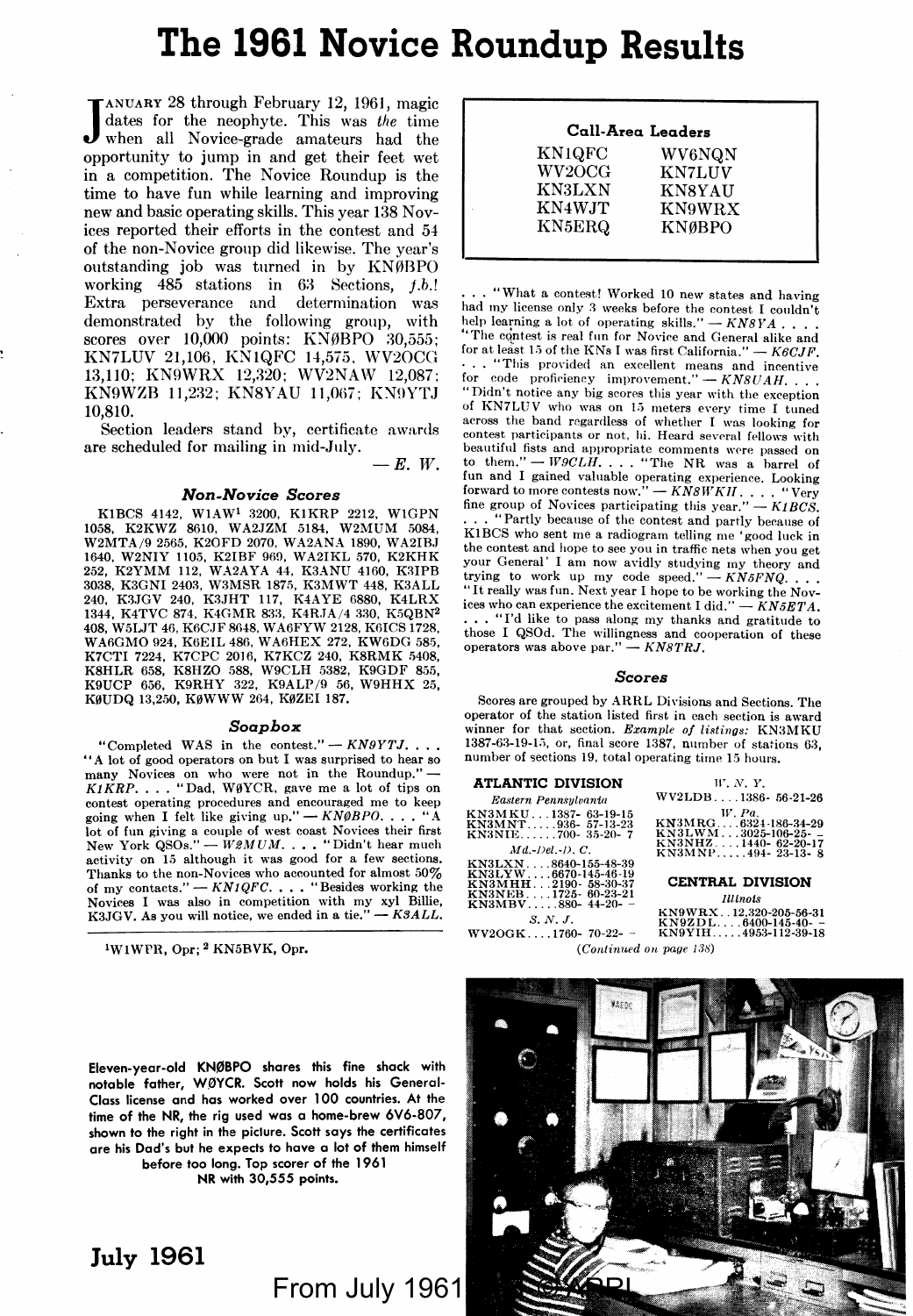### Novice Roundup

 $(Continued from page 67)$ 

| KN9YOE4708-107-44-15 |  |  |  |
|----------------------|--|--|--|
| KN9BCH1380-46-30-17  |  |  |  |
| KN9WLC1180-49-20-16  |  |  |  |
| KN9YOK740-37-20-15   |  |  |  |
| KN9ZSE351-27-13-6    |  |  |  |
| Indiana              |  |  |  |

KN9WZB..11.232-216-52-31<br>KN9APK.....250-25-10-9 **W**isconsin

## **DAKOTA DIVISION**

North Dakota KNØALX ...1920- 54-30-13  $\label{thm:sum} \vspace{-0.1cm} \begin{array}{c} \vspace{-0.1cm} \textbf{M} \textbf{t} \textbf{n} \textbf{n} \textbf{e} \textbf{s} \textbf{o} \textbf{t} \textbf{a} \end{array}$ 

KNØBPO...30,555-485-63-35<br>KNØAKM....2010- 67-30-30

#### DELTA DIVISION

 $Arkans$ 

KN5FSU.....3922-96-37-17<br>KN5BIL......693-33-21-8  $\label{eq:substand} Loutstana$ 

KN5FNQ ...6321-147-43-12 **Mississippi** 

KN5FNV.....741-39-19-8

# GREAT LAKES<br>DIVISION

### $K$ entuck $u$

KN4YKI.....2240-65-28-19 111 I T

| м иншин                |  |  |
|------------------------|--|--|
| KN8YAU11.067-202-51-18 |  |  |
| KN8TLX4554-128-33-13   |  |  |
| KN8WKH2240-50-32-32    |  |  |
| KN8UAH1056-33-22-14    |  |  |
| KN8TBZ806-52-13-9      |  |  |
| $KN80TB470-37-10-2$    |  |  |
| KN8TRJ459-26-17-5      |  |  |
| $KN8UPC110-7-5-5$      |  |  |
| Ohto                   |  |  |

| KN8UEL.           | .5550-150-37-15                      |          |                          |
|-------------------|--------------------------------------|----------|--------------------------|
| <b>KNSVFE.</b>    | . 5148-117-39-19                     |          |                          |
| <b>KN8WID</b>     | $.2511 - 81 - 31 - 21$               |          |                          |
| KN8UNG            | $.1612 - 104 - 13 - -$               |          |                          |
| KN8UMJ            | $975 - 50 - 15 - 18$                 |          |                          |
| <b>KN8WOM</b>     | . 858- 39-22- 8                      |          |                          |
| KN8WDJ.           | $\ldots$ 700 $\cdot$ 35-20 $\cdot$ 8 |          |                          |
| KN8TVC.           | $. . 684 - 38 - 18 - 8$              |          |                          |
| KN8UKH 629-37-17- |                                      |          | В                        |
| KN8TEG 243-       |                                      | $12 - 9$ | 9                        |
| KN8VVB.           | $\ldots$ 180-                        | 18-10-   | я                        |
| KN8WGO126-14-9-   |                                      |          | 5                        |
| KN8UWO54-54-1-    |                                      |          | $\overline{\phantom{a}}$ |
| KN8SOV36- 6-6-3   |                                      |          |                          |
|                   |                                      |          |                          |

#### **HUDSON DIVISION**

#### Eastern New York WV2PPE.....432-24-18-10

 $N, Y, C, L, I$ 

| WV2NAW  12.087-237-51-32 |
|--------------------------|
| WV2OCX 5535-135-41-36    |
| KN4AWO/2 5270-155-34-36  |
|                          |
| WV2MUA2625-105-25-27     |
| WV2ODO2520--69-30-11     |
| WV2NRK1407-52-21-21      |
| WV2MJF 680-25-17-6       |
| WV2NDP510-36-10-10       |
| WV2LVM 384- 22-12- 4     |
| WV2NXF234-11-9-2         |
| $WV2ONO$ 175-25-7-10     |
| WV2PCP 96-16-6-12        |
| $WV2LDP85 - 7 - 5 - 4$   |
|                          |
| Northern New Jersey      |
| WV2OCG13.110-215-57-28   |
| WW00NU 9140.905.27.21    |

WV2ONH....8147-200-57-51<br>WV2OAC ....5250-150-35-15<br>WV2OGV.....138-13-6-6

## **MIDWEST DIVISION**

### **Iowa** KNØCGZ....2048-113-16-26<br>KNØASI.....4920-120-41-20<br>KNØAAR......70- 14- 5-11  $Kansas$ KNØELZ....2555-73-35-10  $M$ issouri  $KN\emptyset BQ1$ .....420-28-15-16  $(Continued\ on\ page\ 140)$

# **NEW ENGLAND<br>DIVISION**

#### Connecticut

Maine<br>KN1QFY.....840-42-20-11 Western Massachusetts

KN1QFC...14,575-255-55-31 New Hampshire

Rhode Island

KN1QQY.....264-24-11-28<br>KN1PAM.....126-14-9-3

#### **NORTHWESTERN DIVISION** Montana

KN7LUH....7482-159-43-14

Oregon KN7MLO....2212-69-28-25 **Washington** 

### PACIFIC DIVISION

 $Nevada$  $KN7MNL......24-6-4-27$ East Bay

Clase Duy<br>WV6MJP ......1120-55-16-18<br>WV6NFI ......1120-55-16-18<br>WV6NRE ....... 162-12- 6- 5<br>WV6NRE ...... 162-12- 6- 5

San Joaquin Valley WV6NJP.......,204-17-12-8

#### **ROANOKE DIVISION** North Carolina

KN4WVP....3364-86-29-19<br>KN3MCO/4..3030-86-30--South Carolina

KN4WJT...4141-101-41-26<br>KN4NLL....2016-56-36--<br>KN4ZDK......80-10-8-4

### $V$ lr $g$ inia

| KN4WKS  . 3978- 92-39-16 |  |  |  |  |
|--------------------------|--|--|--|--|
| KN4BIS 2847-- 63-39-12   |  |  |  |  |
| KN4BIY2613-57-39-16      |  |  |  |  |
| KN4VHH2010- 67-30-16     |  |  |  |  |

# ROCKY MOUNTAIN

KNØDBG....3348-93-36-9

# SOUTHEASTERN<br>DIVISION

KN4WHV.....4294--98-38-19<br>KN4YMQ.....4278-128-31-20<br>KN4ZYO.....2077--67-31-12

#### Eastern Florida

 $KN4VRI...$ ...8084-157-47-32 Georgia

#### **SOUTHWESTERN DIVISION**

#### Los Angeles

| wv6NQN8771-164-49- - |           |  |  |
|----------------------|-----------|--|--|
| WV6MBI531-39-9-11    |           |  |  |
| WV6ORS310-31-10-4    |           |  |  |
| WV6NON276- 23-12-10  |           |  |  |
| WV6OWM138-23-6-18    |           |  |  |
|                      | San Diego |  |  |

WV6NJZ....1000-35-20-12

# From July 1961 QST © ARRL

 $\it Colorado$ 

##